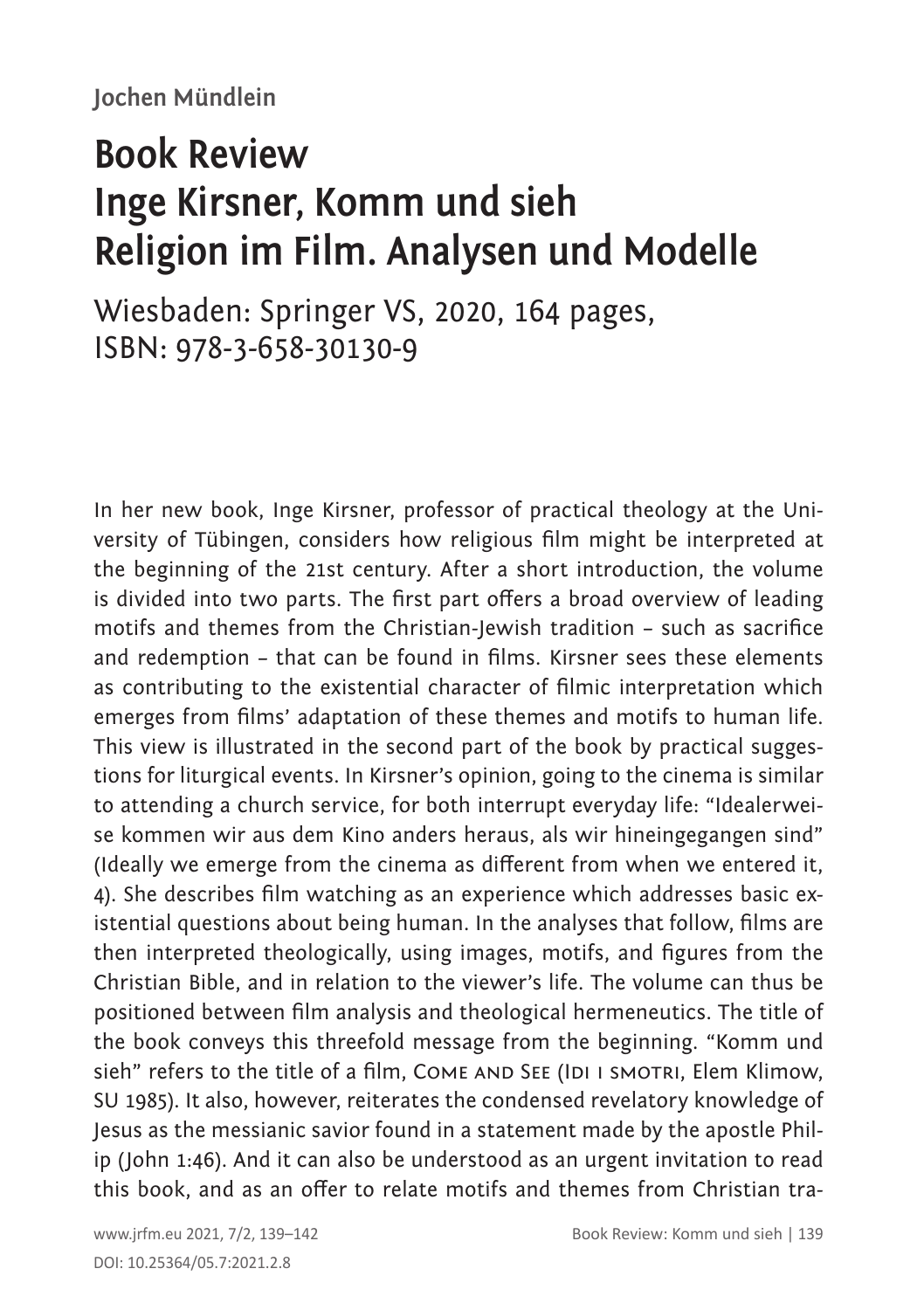ditions found in films to the reader's personal experience. The second part of the title, "Religion im Film" is, however, misleading: the films are consistently considered only in light of the Christian tradition and a Christian perspective and never from the point of view of other religious traditions. This specifically Christian consideration of film highlights the many possibilities of Christian motifs in current cinema and illustrates the contemporary relevance of the medium of film for theology and the study of Christianity.

The first part of the book is subdivided into ten chapters and considers Christian themes and motifs in selected films. The first two chapters concentrate on the complex representation of social life organized by binding rules. Using specific films as examples, Kirsner illustrates the challenges of portraying the role of the divine in the genesis of these rules. In this way, Kirsner circumscribes two basic challenges of portraying religious motifs in film in a dense description: first, the challenge of representing transcendence, since images of the divine in films are dependent on and embedded in a cultural context and therefore can only ever claim to be a provisional and incomplete experience of transcendence, and second, the thematization of normative instructions for action as found in the Decalogue and naturalized as a primary human experience. Kirsner understands the representations of the divine as an expression of interpersonal relationships in society and at the same time as an expression of a relationship between humans and God. The dialectical character of theological film interpretation becomes clear in her hermeneutic reflection. From an emic perspective, the individual films can be understood as a foundational experience of Christian faith, while an etic perspective emphasizes the provisional nature of these experiences and their fundamentally anthropological character.

In the following three chapters, the book uses selected films, such as Arrival (Denis Villeneuve, US 2016) and The Dark Knight (Christopher Nolan, US 2008), to discuss central themes of Christian theology: selfless sacrifice, misunderstood suffering, and resurrection. The existential longing for redemption is presented here as a basic anthropological motif. The films are interpreted as a recapitulation of biblical narratives within a framework of Christian hope and expectation of salvation. At the same time, the audience can identify with the characters in the films and be reminded of their own hopes from a Christian perspective. The book summarizes the prerequisites for this need for salvation in Christian motifs. Kirsner argues that based on the typology of representations of evil and the analysis of apocalyptic and dystopian representations, films create imaginative places for negotiation of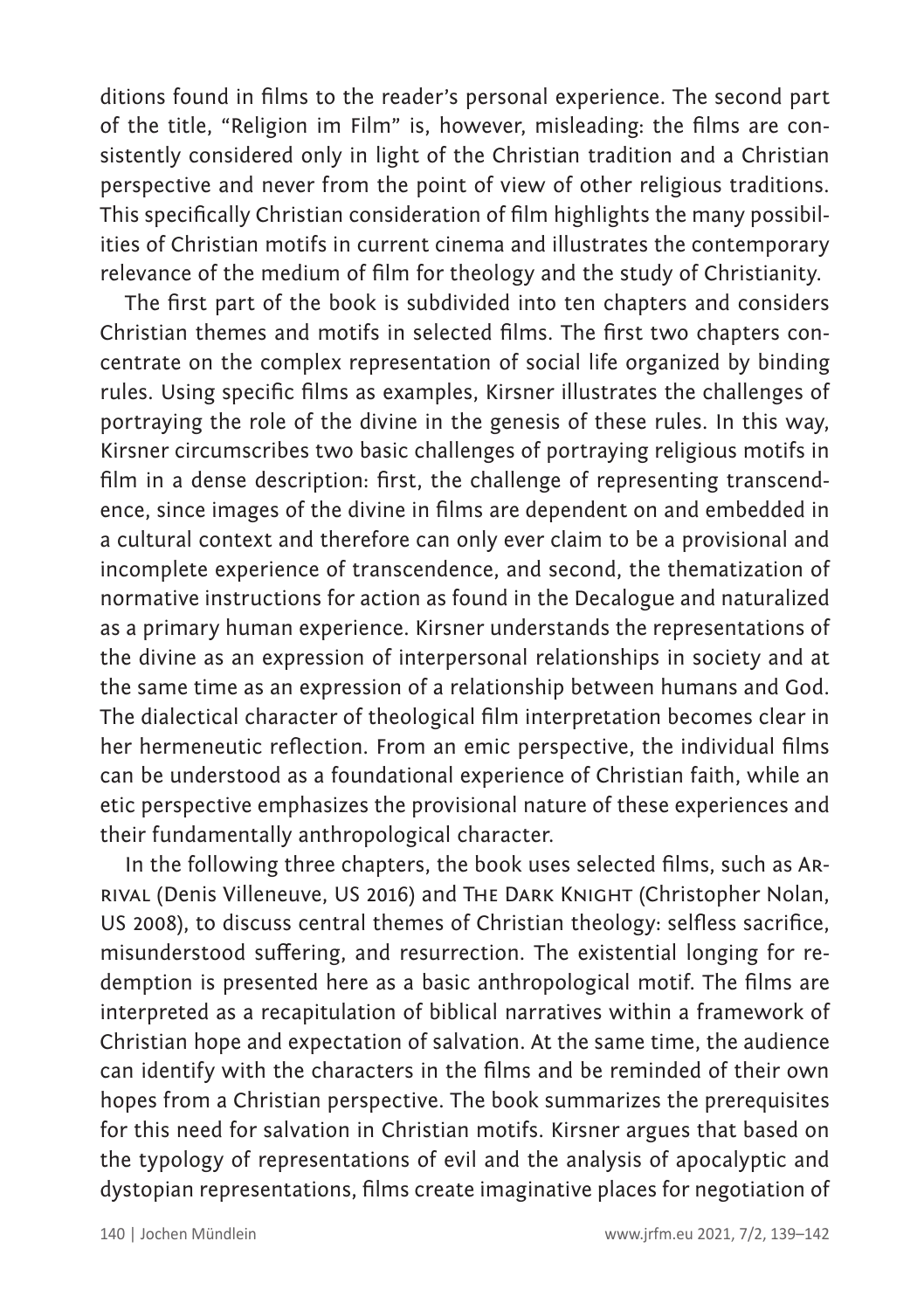salvation expectations and redemption motifs. Within cinematic dramaturgy, she shows, motifs of doom and destruction are complementary to the represented redemption.

At the end of the analytical film reviews, Kirsner establishes a link to the beginning of the book. She emphasizes the position of digital media and film in shaping social life. The filmic representation of technical and scientific progress again raises the question of how human life can be organized in society. Drawing on science fiction films, she contrasts being human with artificial intelligence and, at the same time, thematizes the ethical responsibility of humans towards their environment. The question of the role digital media, and in particular cinema, will play in the fundamental experience and interpretation of reality in the future remains necessarily unanswered. The orienting achievements of movies and the changing and growing presence of digital media in the everyday experience of the audience suggest that we needed a fundamental reconsideration of the implications of digital media for everyday life.

The second part of the book focuses on the practical use of films in worship services. In concrete examples, films are examined for their Christian statements and their individual interpretations of life. Examining devotional practices and services in detail, Kirsner shows how films can be interpreted theologically and applied in practice. The films serve as spaces of identification for the audience and are reflected theologically in sermons and in connection with biblical stories. These interpretations are then presented as a finished template with songs, prayers, and liturgical elements. The liturgical embedding of the films is creative, even if the interpretations are sometimes one-sided and do not always do justice to the complexity of cinematic productions.

The book offers a very good and broad selection of Christian references in current cinema. However, these references are interpreted very statically. Individual motifs are covered in the discussion of the films, yet the ambivalence and diversity of Christian references within an individual film are not addressed. For the film Arrival (2016), for example, Kirsner notes the main character's willingness to make sacrifices and the experience of suffering as a form of Christian life. But she ignores the messianic transformations of this figure and the resulting questions about free will and predestination. Thus, the film not only creates a space for the audience to engage their personal suffering, but also addresses philosophical questions about people's ability to make decisions. Cross-references within the book itself would help